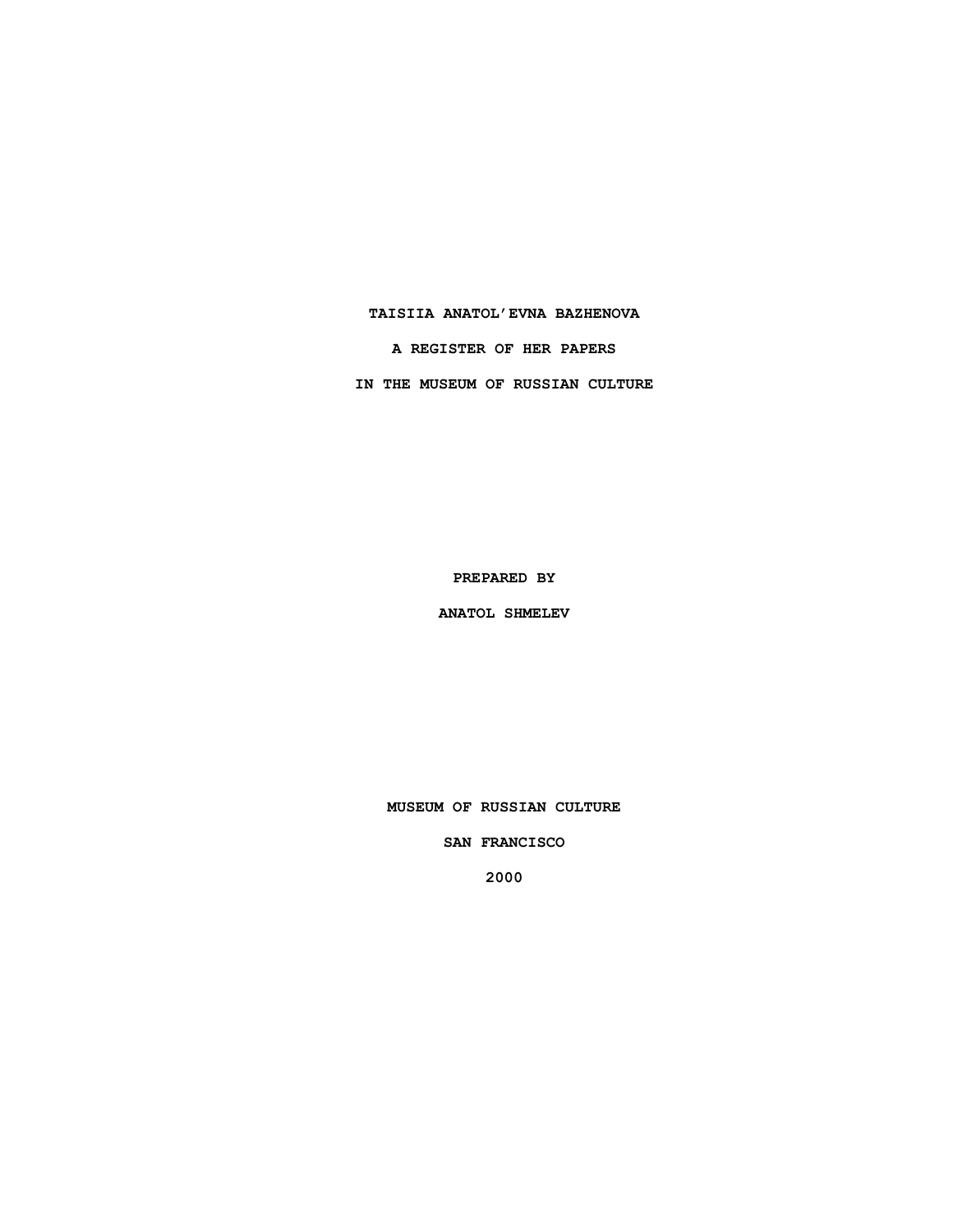## **SCOPE AND CONTENT NOTE**

## **TAISIIA ANATOL'EVNA BAZHENOVA PAPERS**

**T. A. Bazhenova was a journalist and writer who wrote short stories and newspaper columns on a variety of subjects, mostly concerned with émigré life (sometimes under the pseudonyms Nina Krasovskaia (N. K.), N. Rusanov, and Miss Li). The collection contains many of her writings, as well as collected materials (almost exclusively clippings) on émigrés and their activities (apparently as background material for her own writings and interviews). Also of interest is her correspondence with various literary and cultural figures, particularly Russian poets in China.**

**Detailed processing and preservation microfilming for these materials were made possible by a generous grant from the National Endowment for the Humanities and by matching funds from the Hoover Institution and Museum of Russian Culture. The grant also provides depositing a microfilm copy in the Hoover Institution Archives. The original materials and copyright to them (with some exceptions) are the property of the Museum of Russian Culture, San Francisco. A transfer table indicating corresponding box and reel numbers is appended to this register.**

**The Hoover Institution assumes all responsibility for notifying users that they must comply with the copyright law of the United States (Title 17 United States Code) and Hoover Rules for the Use and Reproduction of Archival Materials.**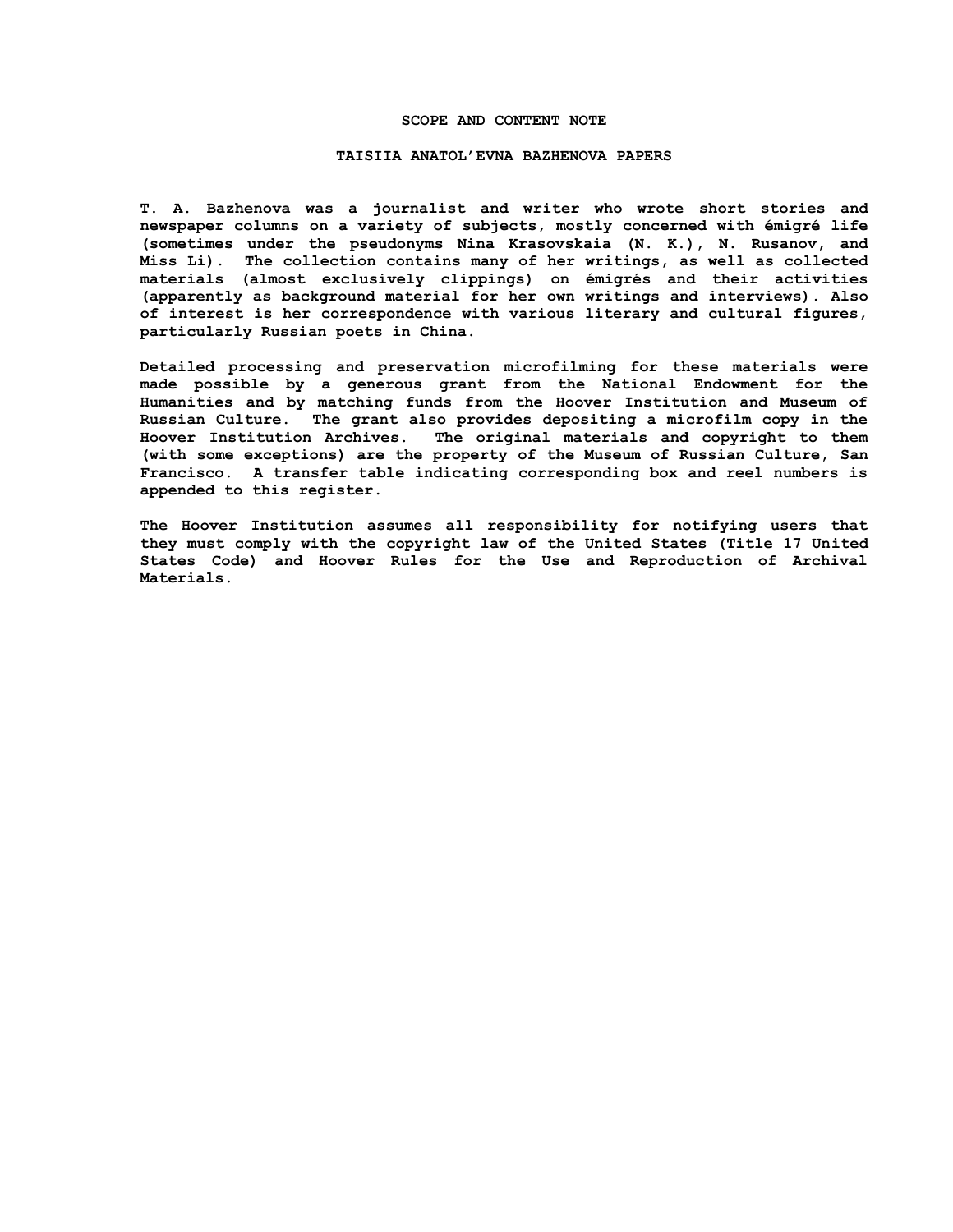## **REGISTER**

## **TAISIIA ANATOL'EVNA BAZHENOVA PAPERS**

**SERIES DESCRIPTION:**

| Box Nos      | Series                                                                                                                                                                                             |
|--------------|----------------------------------------------------------------------------------------------------------------------------------------------------------------------------------------------------|
| $\mathbf{1}$ | BIOGRAPHICAL FILE, 1922-1978. Clippings, family file,<br>identity paper, poems and scrapbook, arranged<br>alphabetically by physical form                                                          |
| $\mathbf{1}$ | CORRESPONDENCE, 1915-1974. Letters, cards, and<br>attachments, arranged alphabetically by correspondent                                                                                            |
| $2 - 3$      | SPEECHES AND WRITINGS, 1919-1956 and undated. Newspaper<br>columns, poetry, and short stories, arranged<br>chronologically by title                                                                |
| $3 - 6$      | SUBJECT FILE, 1919-1978. Clippings and letter, arranged<br>alphabetically by subject                                                                                                               |
| 6            | PHOTOGRAPHS, n.d. Sixteen negatives and eighteen prints<br>depicting Taisiia Bazhenova, Aleksandr Postnikov, Boris<br>Beta, Sikorsky aircraft and miscellaneous other people,<br>places and things |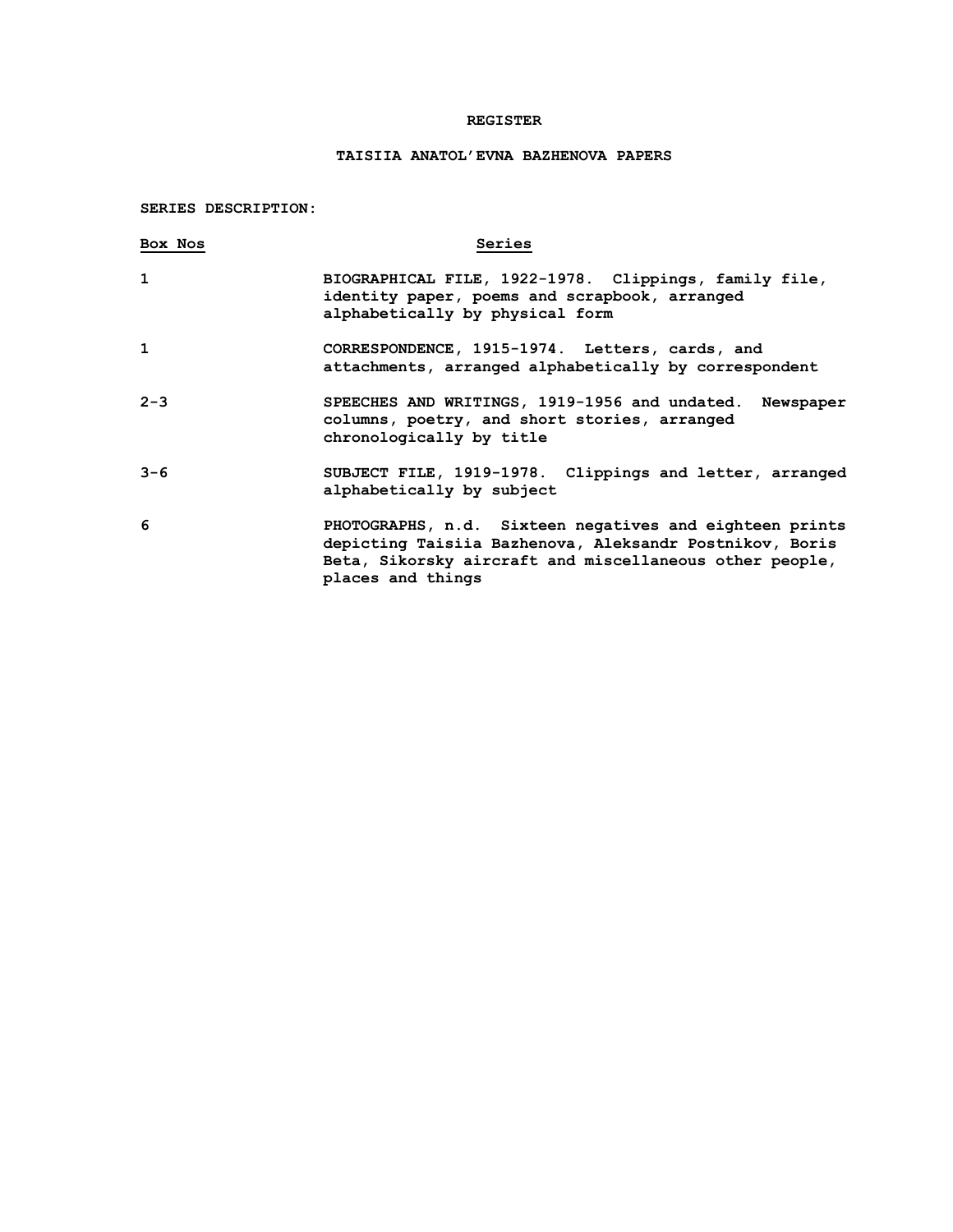|         | Box Folder |                                                                 |
|---------|------------|-----------------------------------------------------------------|
| Nos Nos |            | Contents                                                        |
| 1.      |            | BIOGRAPHICAL FILE, 1922-1978                                    |
|         | 1          | Clippings about or mentioning T. A. Bazhenova                   |
|         |            | Family file                                                     |
|         |            | Bazhenov, Anatolii Dmitrievich (father)                         |
|         | 2          | Death notice                                                    |
|         | 3          | Writings (newspaper columns)                                    |
|         | 4          | Bazhenova, Evdokiia Ivanovna (mother). Death                    |
|         |            | notices                                                         |
|         | 5          | Postnikov, Aleksandr Stepanovich (husband).                     |
|         |            | Obituaries and death notices                                    |
|         | 6          | Identity paper                                                  |
|         | 7          | Poems dedicated to T. A. Bazhenova                              |
|         | 8          | Scrapbook. Includes clippings of newspaper articles by          |
|         |            | or about her, and by and about her father, A. D.                |
|         |            | Bazhenov. Also includes some correspondence and                 |
|         |            | photographs                                                     |
|         | 9          | Miscellany                                                      |
|         |            | CORRESPONDENCE, 1915-1974. Includes letters addressed to A.     |
|         |            | D. Bazhenov and A. S. Postnikov. See also BIOGRAPHICAL          |
|         |            | FILE/Scrapbook                                                  |
|         | 10         | General, 1925-1955 and undated. Includes congratulatory         |
|         |            | letters on the 25 <sup>th</sup> anniversary of her journalistic |
|         |            | career, 1943                                                    |
|         | 11         | Unidentified, 1915-1945 and undated                             |
|         | 12         | Achair, Aleksei (Gryzov, Aleksei Alekseevich), 1927-            |
|         |            | Includes attached poems<br>1936.                                |
|         | 13         | Berezovskii, E. P., 1925-1941                                   |
|         | 14         | Beta, Boris (Butkevich, Boris), [1924 or 1925].                 |
|         |            | Includes attached poems. See also PHOTOGRAPHS for               |
|         |            | his likeness                                                    |
|         | 15         | Bibinov, M. S., 1934-1945                                       |
|         | 16         | Borzov, Nikolai, 1934-1935 and undated                          |
|         |            | Butkevich, Boris. See Beta, Boris                               |
|         | 17         | Dolgushkin, E. G., 1952                                         |
|         | 18         | Eliseev, $F.$ , 1969                                            |
|         | 19         | Grebenshchikov, Georgii and Tat'iana, 1960 and undated          |
|         |            | fragment<br>Gryzov, Aleksei Alekseevich. See Achair, Aleksei    |
|         | 20         | Gryzov, Aleksei G., 1925-1932. See also SUBJECT                 |
|         |            | FILE/Cossacks--Siberia                                          |
|         | 21         | Guins, George C., 1943                                          |
|         | 22         | Highgate Road Social Science Research Station, Berkeley,        |
|         |            | California, 1971                                                |
|         | 23         | Ivanov, Vsevolod, 1924. Includes attached poem                  |
|         | 24         | Kal', Aleksei, 1937                                             |
|         | 25         | Kolosova, Marianna, 1935                                        |
|         | 26         | Kulaeva, G., 1948                                               |
|         | 27         | Malozemova, Elizaveta, 1934 and undated                         |
|         | 28         | Mazurova, A., 1946 and undated                                  |
|         |            | Mitropol'skii, A. See Nesmelov, Arsenii                         |
|         | 29         | Museum of Russian Culture, San Francisco, California,           |
|         |            | 1949 and undated                                                |
|         | 30         | Naumenko, V., 1974                                              |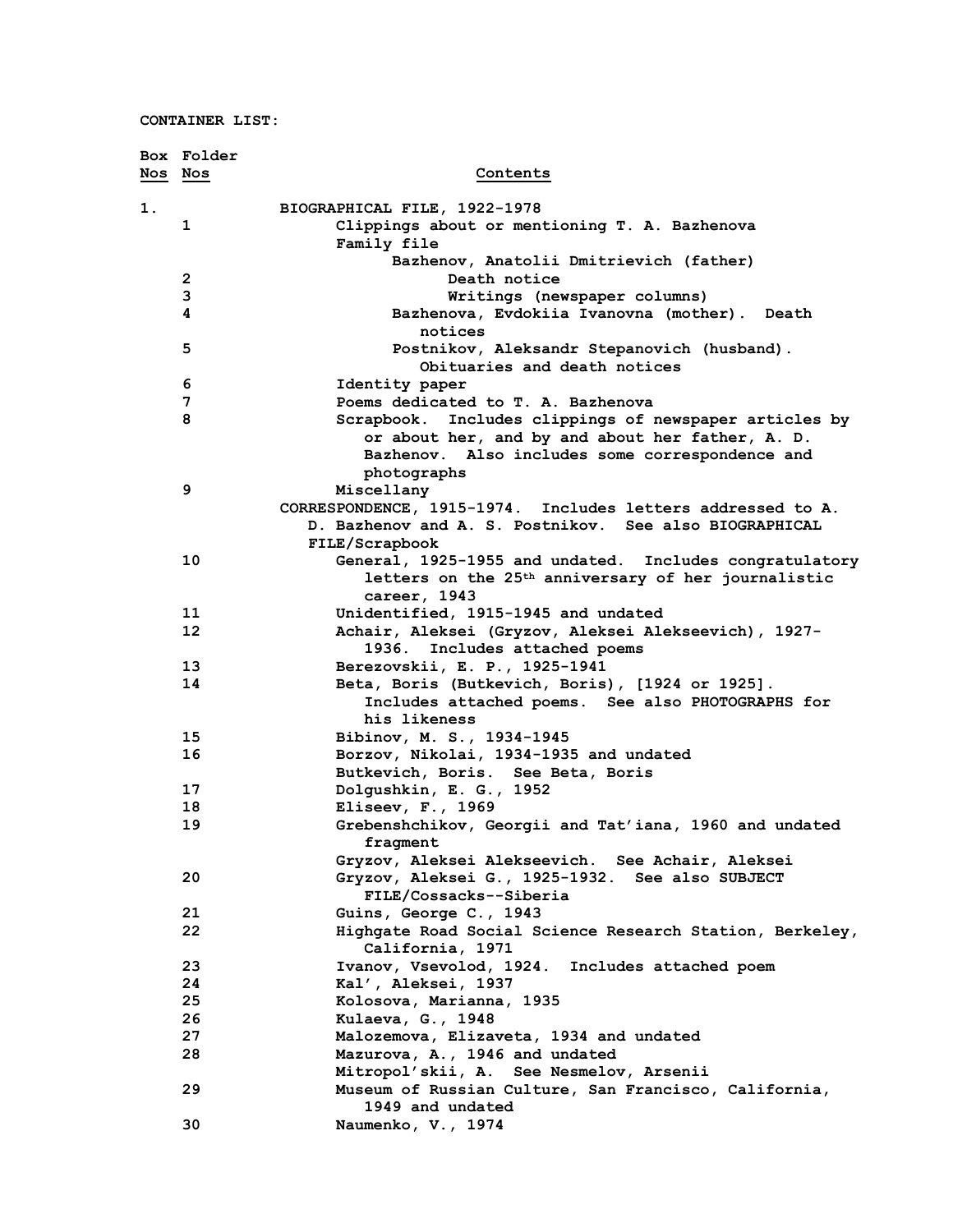|    | 1. (Contd.)    | CORRESPONDENCE (Contd.)                                |
|----|----------------|--------------------------------------------------------|
|    | 31             | Nesmelov, Arsenii (Mitropol'skii, A.), 1935            |
|    | 32             | Okulich, Iosif Konstantinovich, 1946                   |
|    | 33             | Ostroumov, Boris Vasil'evich, 1925                     |
|    | 34             | Serebrennikova, A., 1973                               |
|    | 35             | Shcherbakov, Mikhail Vasil'evich, 1934-1935            |
|    | 36             | Shul'gin, Pavel, 1943-1944 and undated                 |
|    | 37             | Sten, Anna, 1935 and undated. See also BIOGRAPHICAL    |
|    |                | FILE/Scrapbook for additional letter and SUBJECT       |
|    |                | FILE/Sten, Anna                                        |
|    | 38             | Sudakov, Aleksandr, 1942                               |
|    | 39             | Volkova, Mariia, 1939 and undated                      |
|    | 40             | Zharov, Sergei, 1937                                   |
|    |                |                                                        |
| 2. |                | SPEECHES AND WRITINGS, 1919-1956 and undated. See also |
|    |                | BIOGRAPHICAL FILE/Scrapbook                            |
|    |                | General                                                |
|    |                |                                                        |
|    |                | Newspaper columns, 1920-1956 and undated.              |
|    |                | Includes reviews, news coverage, and other             |
|    |                | brief matter. Lengthy and serialized pieces            |
|    |                | are arranged by title below                            |
|    | 1              | Holographs                                             |
|    | $\overline{2}$ | Typescripts. Many items are untitled and/or            |
|    |                | fragmented                                             |
|    |                | Printed copies                                         |
|    | 3              | Undated                                                |
|    | 4              | 1920-1940                                              |
|    | 5              | 1941-1956                                              |
|    | 6              | Poetry, 1919-1943 and undated. Holograph,              |
|    |                | typescript and printed copies                          |
| 3. | 1              | Short stories. Primarily untitled fragments.           |
|    |                | Holograph and typescript                               |
|    | $\mathbf{2}$   | "Amerikanskaia soldatka," n.d. Typescript and printed  |
|    |                | copy                                                   |
|    | 3              | "Apriel'," n.d. Typescript                             |
|    | 4              | "Chuzhoi bereg," n.d. Holograph and typescript         |
|    | 5              | "Diadiushka Karakhana," n.d. Holograph                 |
|    | 6              | "Kharbin - San Frantsisko," n.d. Printed copy          |
|    | 7              |                                                        |
|    |                | "Kuma," n.d. Holograph                                 |
|    | 8              | "Na sopkakh Man'chzhurii," n.d. Holograph              |
|    | 9              | "Rozhdestvenskie obychai," n.d.<br>Typescript          |
|    | 10             | "Shkola Santa Klausov," n.d. Typescript                |
|    | 11             | "Siennoi bazar," n.d. Holograph and typescript         |
|    | 12             | Story of pre-Revolutionary Russian army life, n.d.     |
|    |                | Typescript                                             |
|    | 13             | "Vesna v revoliutsiiu," Viestnik Obshchestva russkikh  |
|    |                | veteranov Velikoi voiny, n.d. Printed copy             |
|    | 14             | "Zelenyi abazhur," n.d. Printed copy                   |
|    | 15             | "Intimnost', " 1924 April 27. Printed copy             |
|    | 16             | "Stantsiia Oloviannaia," Viestnik Obshchestva russkikh |
|    |                | veteranov Velikoi voiny, 1934 September and Feniks,    |
|    |                | 1935 September 15. Holograph and printed copy          |
|    |                | SUBJECT FILE, 1919-1978                                |
|    | 17             | Actors--Russia                                         |
|    | 18             | Air pilots--Russia                                     |
|    | 19             | Artists-Russia                                         |
|    | 20             | Ballet dancers--Russia                                 |
|    | 21             | Brynner, Yul                                           |